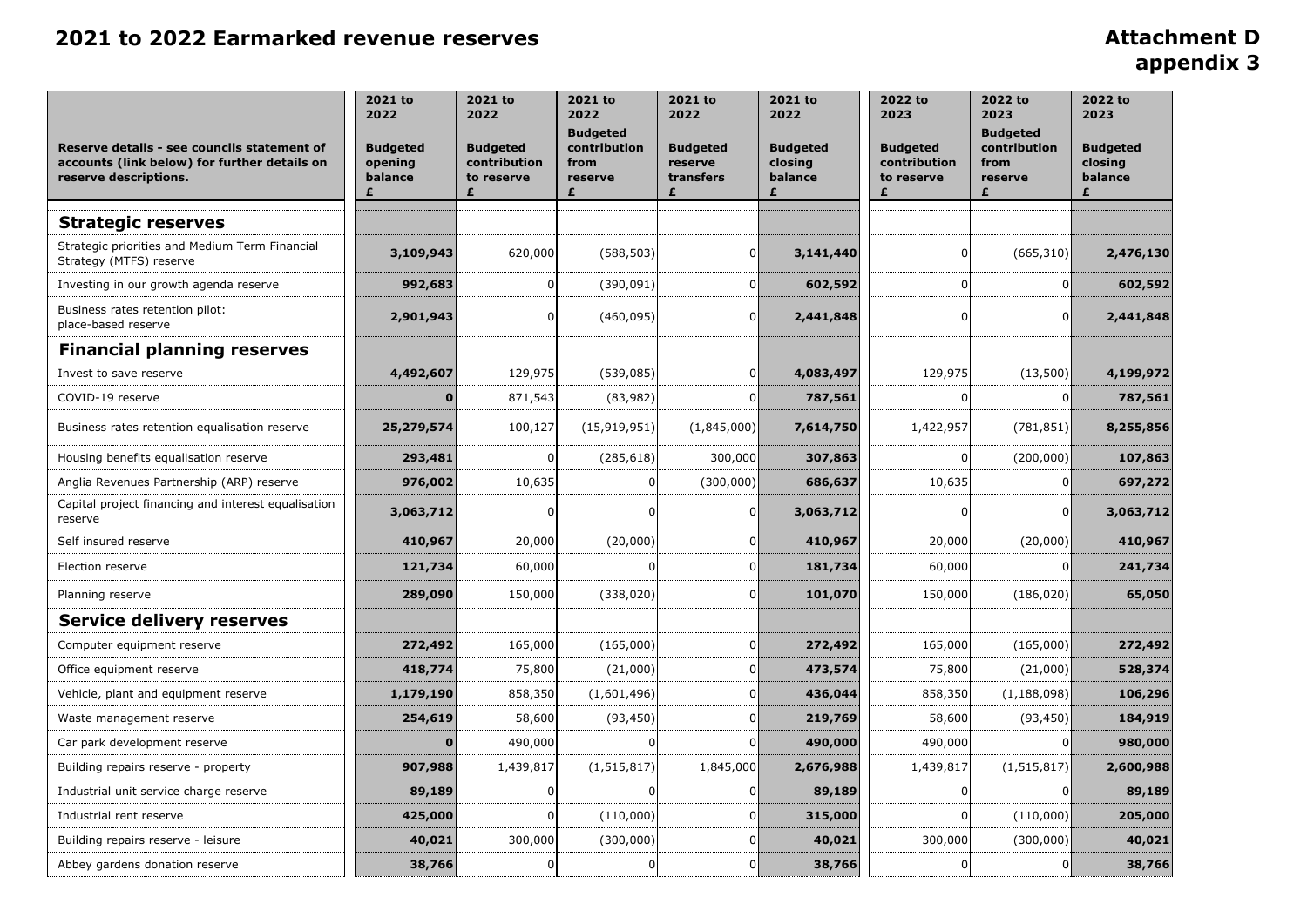**appendix 3**

| Reserve details - see councils statement of<br>accounts (link below) for further details on<br>reserve descriptions. | 2021 to<br>2022<br><b>Budgeted</b><br>opening<br>balance | 2021 to<br>2022<br><b>Budgeted</b><br>contribution<br>to reserve | 2021 to<br>2022<br><b>Budgeted</b><br>contribution<br>from<br>reserve | 2021 to<br>2022<br><b>Budgeted</b><br>reserve<br>transfers | 2021 to<br>2022<br><b>Budgeted</b><br>closing<br>balance | 2022 to<br>2023<br><b>Budgeted</b><br>contribution<br>to reserve | 2022 to<br>2023<br><b>Budgeted</b><br>contribution<br>from<br>reserve | 2022 to<br>2023<br><b>Budgeted</b><br>closing<br>balance |
|----------------------------------------------------------------------------------------------------------------------|----------------------------------------------------------|------------------------------------------------------------------|-----------------------------------------------------------------------|------------------------------------------------------------|----------------------------------------------------------|------------------------------------------------------------------|-----------------------------------------------------------------------|----------------------------------------------------------|
| Newmarket Stallion statue reserve                                                                                    | 20,809                                                   |                                                                  |                                                                       |                                                            | 20,809                                                   |                                                                  |                                                                       | 20,809                                                   |
| Housing options reserve                                                                                              | 811,955                                                  | 1,177,949                                                        | (951, 010)                                                            |                                                            | 1,038,894                                                | 1,177,949                                                        | (978, 794)                                                            | 1,238,049                                                |
| <b>Section 106 reserves</b>                                                                                          |                                                          |                                                                  |                                                                       |                                                            |                                                          |                                                                  |                                                                       |                                                          |
| Commuted maintenance reserve                                                                                         | 795,033                                                  |                                                                  | (82,930)                                                              |                                                            | 712,103                                                  |                                                                  | (82,930)                                                              | 629,173                                                  |
| Public Service Village (PSV) reserve                                                                                 | 79,699                                                   |                                                                  |                                                                       |                                                            | 79,699                                                   |                                                                  |                                                                       | 79,699                                                   |
| S106 monitoring officer reserve                                                                                      | 61,092                                                   | 60,000                                                           | (67, 844)                                                             |                                                            | 53,248                                                   | 60,000                                                           | (67, 844)                                                             | 45,404                                                   |
| S106 revenue reserve                                                                                                 | 129,746                                                  |                                                                  |                                                                       |                                                            | 129,746                                                  |                                                                  |                                                                       | 129,746                                                  |
| <b>Other reserves</b>                                                                                                |                                                          |                                                                  |                                                                       |                                                            |                                                          |                                                                  |                                                                       |                                                          |
| Gershom Parkington reserve                                                                                           | 577,770                                                  | 8,300                                                            | (6, 140)                                                              |                                                            | 579,930                                                  | 8,300                                                            | (6,640)                                                               | 581,590                                                  |
| <b>Total budgeted reserves:</b>                                                                                      | 48,033,879                                               | 6,596,096                                                        | (23, 540, 032)                                                        |                                                            | 31,089,943                                               | 6,427,383                                                        | (6,396,254)                                                           | 31,121,072                                               |

Please click the link below to access the council's Statement of Accounts webpage where further explanantions of the purposes of these reserves can be found

[Statement of accounts \(westsuffolk.gov.uk\)](https://www.westsuffolk.gov.uk/Council/Finance_and_Statistics/statementofaccounts.cfm)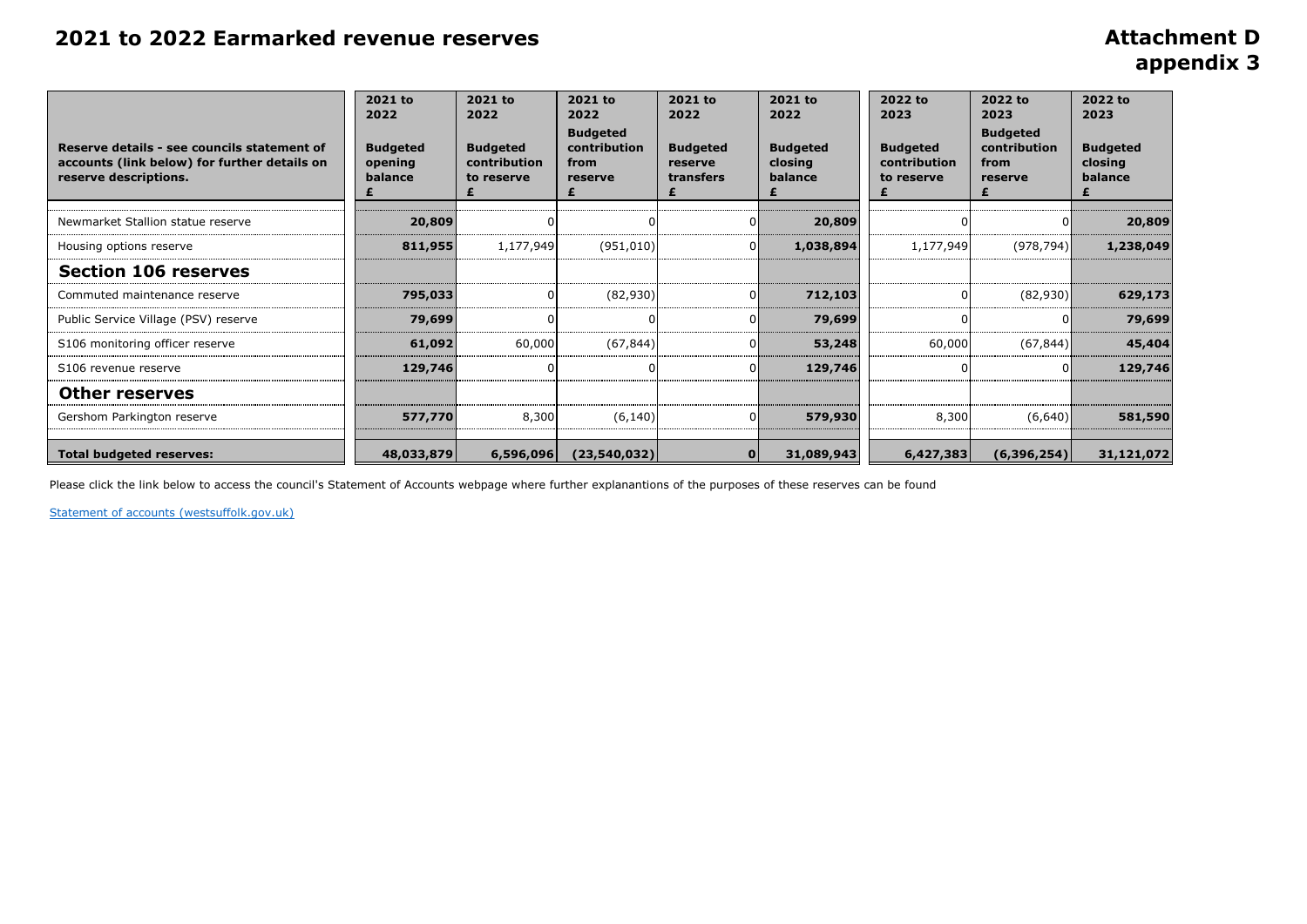# **appendix 3**

| Reserve details - see councils statement of<br>accounts (link below) for further details on<br>reserve descriptions. | 2023 to<br>2024<br><b>Budgeted</b><br>contribution<br>to reserve | 2023 to<br>2024<br><b>Budgeted</b><br>contribution<br>from<br>reserve | 2023 to<br>2024<br><b>Budgeted</b><br>closing<br>balance | 2024 to<br>2025<br><b>Budgeted</b><br>contribution<br>to reserve | 2024 to<br>2025<br><b>Budgeted</b><br>contribution<br>from<br>reserve | 2024 to<br>2025<br><b>Budgeted</b><br>closing<br>balance |
|----------------------------------------------------------------------------------------------------------------------|------------------------------------------------------------------|-----------------------------------------------------------------------|----------------------------------------------------------|------------------------------------------------------------------|-----------------------------------------------------------------------|----------------------------------------------------------|
|                                                                                                                      |                                                                  | £                                                                     | £                                                        |                                                                  | £                                                                     |                                                          |
| <b>Strategic reserves</b>                                                                                            |                                                                  |                                                                       |                                                          |                                                                  |                                                                       |                                                          |
| Strategic priorities and Medium Term Financial<br>Strategy (MTFS) reserve                                            | $\Omega$                                                         | (501,700)                                                             | 1,974,430                                                | C                                                                | (501,700)                                                             | 1,472,730                                                |
| Investing in our growth agenda reserve                                                                               |                                                                  | 0                                                                     | 602,592                                                  |                                                                  |                                                                       | 602,592                                                  |
| Business rates retention pilot:<br>place-based reserve                                                               | $\Omega$                                                         | 01                                                                    | 2,441,848                                                | 0                                                                | 0                                                                     | 2,441,848                                                |
| <b>Financial planning reserves</b>                                                                                   |                                                                  |                                                                       |                                                          |                                                                  |                                                                       |                                                          |
| Invest to save reserve                                                                                               | 129,975                                                          | (13,500)                                                              | 4,316,447                                                | 129,975                                                          | (13,500)                                                              | 4,432,922                                                |
| COVID-19 reserve                                                                                                     |                                                                  | 0                                                                     | 787,561                                                  |                                                                  |                                                                       | 787,561                                                  |
| Business rates retention equalisation reserve                                                                        | 1,369,569                                                        | (781, 851)                                                            | 8,843,574                                                | 1,332,162                                                        |                                                                       | 10,175,736                                               |
| Housing benefits equalisation reserve                                                                                |                                                                  | (107, 863)                                                            | 0                                                        |                                                                  | 0                                                                     |                                                          |
| Anglia Revenues Partnership (ARP) reserve                                                                            | 10,635                                                           | $\Omega$                                                              | 707,907                                                  | 10,635                                                           | 0                                                                     | 718,542                                                  |
| Capital project financing and interest equalisation<br>reserve                                                       | $\Omega$                                                         | $\overline{0}$                                                        | 3,063,712                                                | 0                                                                | 01                                                                    | 3,063,712                                                |
| Self insured reserve                                                                                                 | 20,000                                                           | (20,000)                                                              | 410,967                                                  | 20,000                                                           | (20,000)                                                              | 410,967                                                  |
| Election reserve                                                                                                     | 60,000                                                           | (200,000)                                                             | 101,734                                                  | 60,000                                                           |                                                                       | 161,734                                                  |
| Planning reserve                                                                                                     | 150,000                                                          | (215,050)                                                             | 0                                                        | 150,000                                                          | (150,000)                                                             | 0                                                        |
| <b>Service delivery reserves</b>                                                                                     |                                                                  |                                                                       |                                                          |                                                                  |                                                                       |                                                          |
| Computer equipment reserve                                                                                           | 165,000                                                          | (165,000)                                                             | 272,492                                                  | 165,000                                                          | (165,000)                                                             | 272,492                                                  |
| Office equipment reserve                                                                                             | 75,800                                                           | (21,000)                                                              | 583,174                                                  | 75,800                                                           | (21,000)                                                              | 637,974                                                  |
| Vehicle, plant and equipment reserve                                                                                 | 858,350                                                          | (881, 636)                                                            | 83,010                                                   | 858,350                                                          | (535, 371)                                                            | 405,989                                                  |
| Waste management reserve                                                                                             | 58,600                                                           | (93, 450)                                                             | 150,069                                                  | 58,600                                                           | (93, 450)                                                             | 115,219                                                  |
| Car park development reserve                                                                                         | 490,000                                                          | 0                                                                     | 1,470,000                                                | 490,000                                                          | 0                                                                     | 1,960,000                                                |
| Building repairs reserve - property                                                                                  | 1,439,817                                                        | (1, 515, 817)                                                         | 2,524,988                                                | 1,439,817                                                        | (1, 515, 817)                                                         | 2,448,988                                                |
| Industrial unit service charge reserve                                                                               |                                                                  |                                                                       | 89,189                                                   |                                                                  |                                                                       | 89,189                                                   |
| Industrial rent reserve                                                                                              |                                                                  | (110,000)                                                             | 95,000                                                   |                                                                  | (95,000)                                                              |                                                          |
| Building repairs reserve - leisure                                                                                   | 300,000                                                          | (300,000)                                                             | 40,021                                                   | 300,000                                                          | (300,000)                                                             | 40,021                                                   |
| Abbey gardens donation reserve                                                                                       | <sup>0</sup>                                                     | 01                                                                    | 38,766                                                   | n                                                                | 01                                                                    | 38,766                                                   |